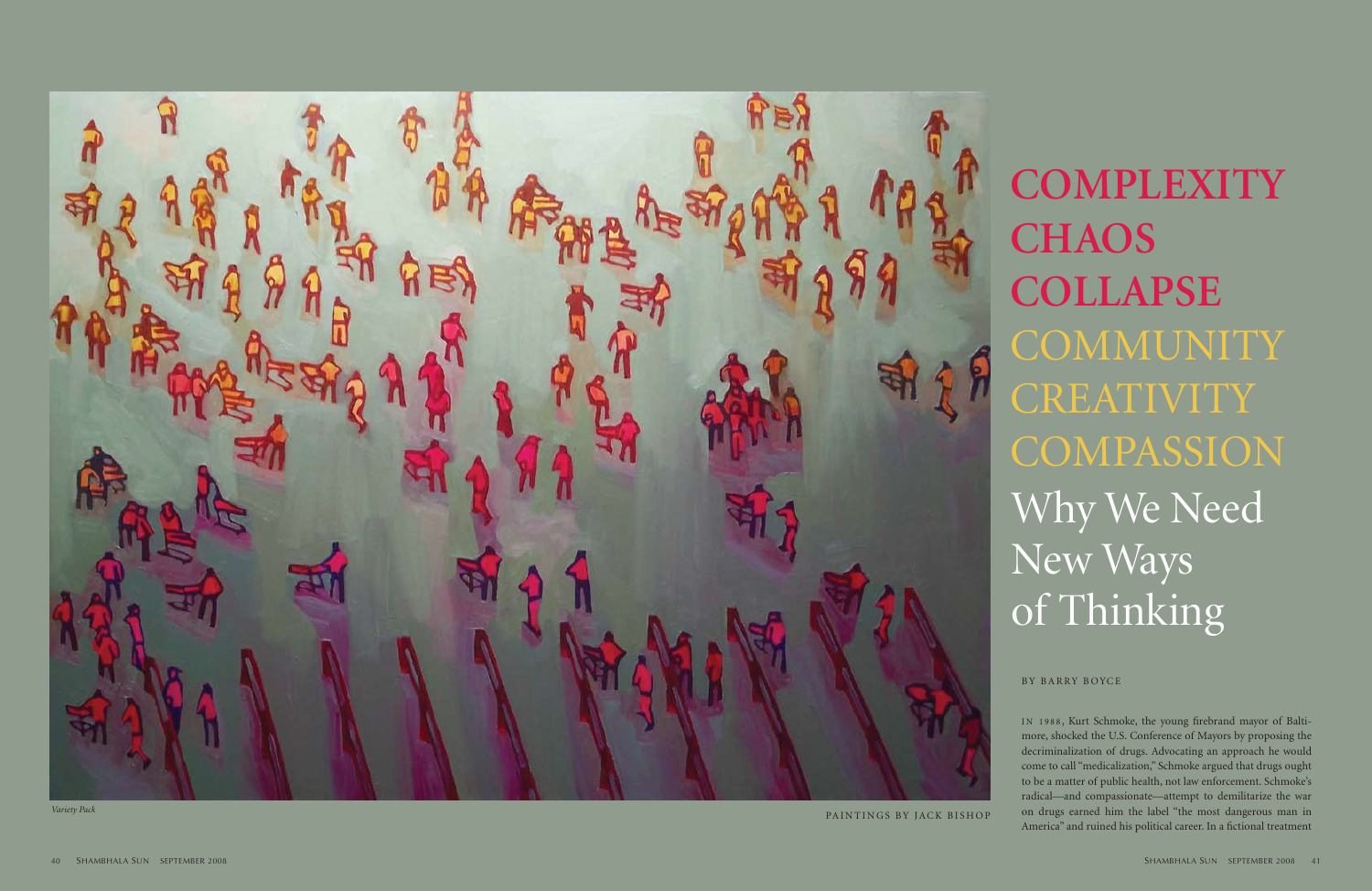

of the controversy, former *Baltimore Sun* reporter David Simon, in the HBO series *The Wire*, cast Schmoke himself as a public health official and depicted a police commander as the spearhead of the medicalization approach.

Simon wanted to show how entrenched thinking—reinforced within the organizations created by that thinking—makes creative approaches almost impossible, because they are literally unthinkable. At a critical moment in the show, the police commander meets with his top officers. They tell him that his approach, while noble, just won't work. Harsh, violent enforcement—war—will be the best policy. "You mean the same old thing?" he asks. His most loyal sergeant replies, "Yeah, boss, the same old thing—but better."

The same…old…thing…but better. This is so often the approach we take—in our own lives and in our communities—when we face what leadership consultant and facilitator Adam Kahane calls, understatedly, "tough problems."

The same old thing doesn't work, Kahane says, because when it comes to complex, tough problems—global warming, food crises, civil war, terror, drugs, urban decay, persistent poverty—we have to go beyond the approaches that got us there in the first place. Kahane, who was a key participant in the Mont Fleur process that helped bring about the peaceful transition from apartheid to democratic rule in South Africa, is one of a loose but growing collection of thinkers, activists, academics, and social entrepreneurs who are searching for the "unthinkable" the new ways that we can't see because of our old ways of looking.

These thinkers and advocates have not formed any formal association or movement (the very looseness of their association is seen as a virtue, in fact), but they all firmly believe that the good old world we've come ADAM KAHANE was working as an analyst in the strategic planning department of Royal Dutch/Shell in 1991 when his career took an unexpected turn. Kahane was doing "scenario planning," a sophisticated tool for navigating a complex future that was pioneered in the 1970s by Pierre Wack, head of Shell's economic forecasting group in France. Because of Shell's expertise in scenario planning and its long involvement in South Africa, the company was asked to send a planner to facilitate an exercise in charting the future of a post-apartheid South Africa.

to know and love is coming apart at the seams. Systems of all kinds are breaking down and will continue to do so. In response, they champion ways of seeing and acting that acknowledge that the world is a chaotic, deeply interdependent place, a place that won't yield to attempts to overpower it. We must come to understand, they argue, the nature of complexity, chaos, and interconnectedness—and to train ourselves in ways of acting that embrace this unmistakable reality.

Adam Kahane says our approach to the future must meet three

criteria. It must simultaneously be *systematic* (not piecemeal and divided into silos), *participative* (involving many people's ideas, energy, talent, and expertise), and *emergent* (able to move and adapt nimbly in a minefield of uncertainty). The hope is that we will act with courage and creativity; the fear is that if we don't, the world will face debilitating collapse on many fronts.

Over the past several months, I have been poring over the books and papers of four thinkers looking for new ways to solve global problems: Kahane, who wrote *Solving Tough Problems*; Thomas Homer-Dixon, author of *The Upside of Down*; Paul Hawken, who wrote *Blessed Unrest*; and Meg Wheatley, author most recently of *Finding Our Way: Leadership for an Uncertain Time*. I interviewed each of them about the very difficult chal-

> lenges the world faces today and what we can do that doesn't simply amount to "the same old thing—but better."

The exercise brought together twenty-two influential South Africans, leaders from both the anti-apartheid opposition and their adversaries within the white community. Over the course of a year, they held four intensive meetings at the Mont Fleur Conference Center on

a wine estate in the mountains just outside Cape Town. "They saw this as an opportunity," Kahane says, "to participate in giving birth to the 'New South Africa.'" The hallmark of Mont Fleur was that people with very different perspectives and power bases were able to envision the future together. This helped immeasurably during the radical transformation the country underwent.

Inspired by this success, Kahane has continued to travel the world at the behest of parties groping their way through intractable problems and crises. He has worked on post-war rebuilding in Guatemala, contested elections in the Philippines, civic rejuvenation in the United States, judicial reform in Argentina, and child malnutrition in India, to name a few. Kahane knows that none of these initiatives in solving problems through dialogue has been an



tough problem, and before offering any prescriptions, he insists

unqualified success—and some have been utter failures—but he believes his thinking, and that of the many people he's been working with, has evolved in helpful ways. Now he has taken on one of his most difficult projects to date: climate change. Climate change, Kahane says, is the paramount example of a charge, and repair it, brush-slapping your hands together in accomplishment at the end. But it's different when a problem is complex. "If you try to do the same thing," Kahane says, "you will get disastrous results. You end up either getting stuck or resorting to some form of violence." It becomes "the war on…" fill in the blank.

on a diagnosis. The problem with climate change, like the many other tough problems we face, is our response to complexity. "There's a way to deal with simple problems on a small scale," Kahane says. This for the most part involves directing and controlling: if you want to fix a broken table, you roll up your sleeves, take A problem like climate change, Kahane says, is complex in three different ways. It's *dynamically* complex: the causes and effects are far apart in space and time (carbon generated fifty years ago is affecting the climate today). It's *socially* complex: different groups have widely divergent aims and interests (the developed world implores the developing world to join in sustainability initiatives



We don't have a choice between power and love. We have to do both. ADAM KAHANE

*Barry B oyce is senior editor of the* Shambhala Sun *and co-author of the recently published book* The Rules of Victory: How to Transform Chaos and Conflict—Strategies from the Art of War*.*

photo by JOE McCarron

*Limit Per Customer*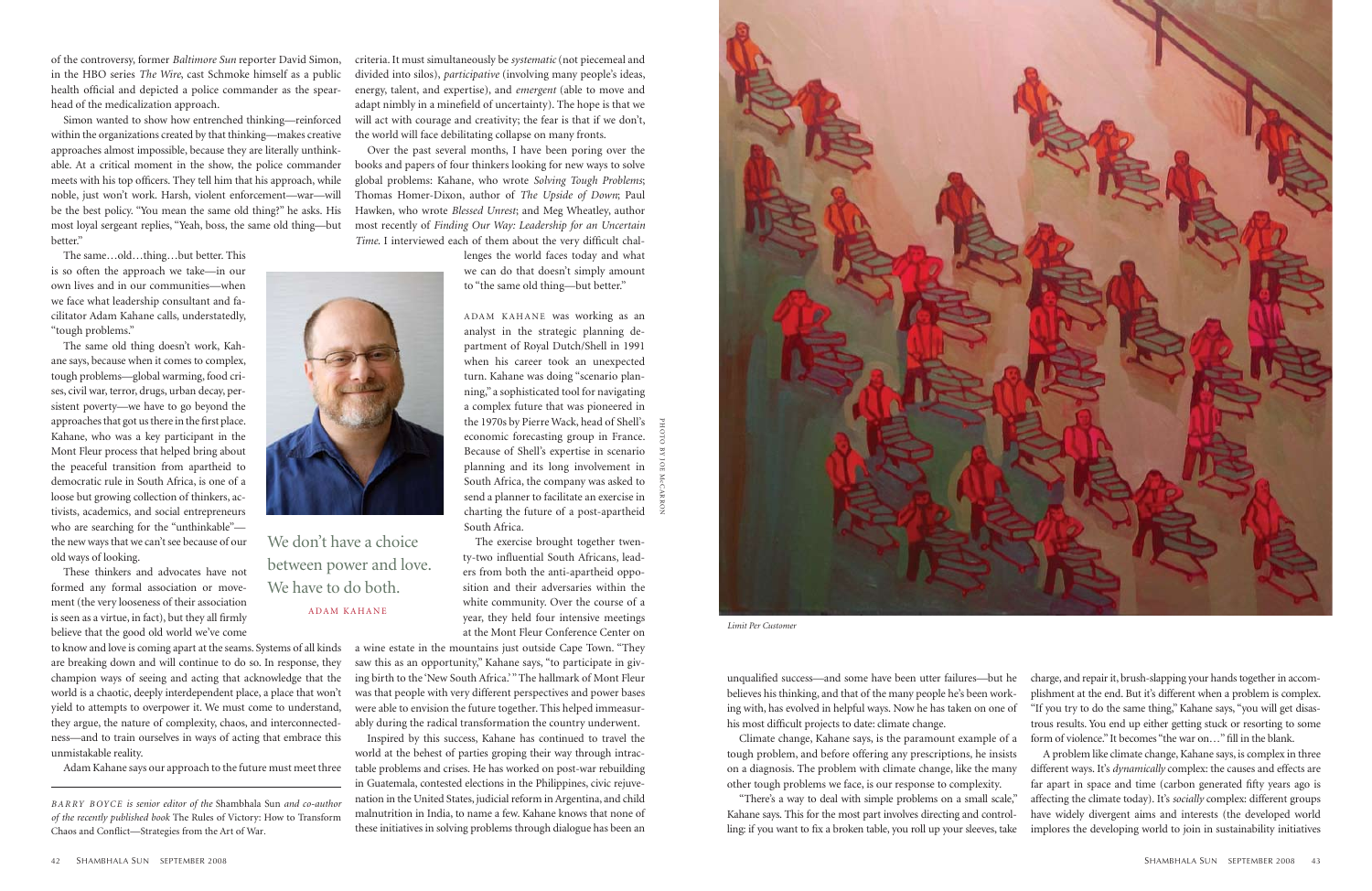at the expense of their economic growth). And finally, it exhibits *generative* complexity: it's new to us (there are no analogous situations and off-the-shelf solutions for massive climate change; we have never been here before).

Kahane has spent most of his consultancy since Mont Fleur focusing on dialogue, what he calls "opening," or even "love." But he has come to see that power is just as important. He's been inspired in this view by something Martin Luther King, Jr. said in a speech he delivered just six months before his assassination: "…power without love is reckless and abusive, and love without power is sentimental and anemic."

Kahane says an approach based on "opening up" and creating connection is half-right, "but dangerously so." Power is integral to life, he says. We start with "power-to," such as the power to have a house and a car and all the appurtenances of the modern lifestyle that enable us to get on with our lives, but insidiously this becomes

"power-over," because something (and often somebody) has to be exploited to make it possible. That leads us to a complex problem.

The kind of power we need, says Kahane, is "power-with." This kind of power, which King said is nothing more than "the ability to achieve purpose," applies force and influence but with a vigilant awareness of its effect on others and how their power will manifest. We need to "act *with* connection," Kahane says. "We don't have a choice between power and love. We have to do both."

Doing that is not straightforward, though; it involves feeling and listening as much as thinking and talking. Kahane feels that something the late Chinese leader Deng Xiaoping said captures this spirit perfectly: "We need to cross the stream by feeling for stones." He also likes to quote Trevor Manuel, the first black minister of finance in South Africa, who said about the country's great transition, "There was no paradigm, no precedent, nothing. We had to *carve* it, and so perhaps we were more willing to listen."

THOMAS HOMER-DIXON is a political scientist who is not content to remain within the confines of his chosen discipline. His books, while intricately detailed, do not read like abstract recitations of pre-digested ideas. They're travelogues of inquiry. He visits people and places, listens and observes, and carves out a new way of seeing, one that's tentative but driven by a strong belief that "we can do better." For several decades, he's made it his business to research humanity's capacity to deal with the complexity it has wrought. Longtime director of the Trudeau Centre for Peace and Conflict Studies Our economic habits link up with every other problem we face, since at bottom economics is about how we choose to use the resources of the planet—in what ways, in what proportion, and at what rates. "We simply don't have a vision of an alternative economic system that isn't oriented toward unending material growth," Homer-Dixon says. "Until we have an alternative vision, or theory, we won't give up the one we have." Rather than a mere study of stock markets and gross national products, real economics is the interface between human beings and the world all around. And we are evermore out of touch with that world.

at the University of Toronto, he was a frequent visitor to the Clin-

ton White House and an adviser to Al Gore. In his 2002 book, *The Ingenuity Gap: Can We Solve the Problems of the Future?*, he presented evidence that the demand for ingenuity arising from the ever-increasing complexity of our world is far outstripping our capacity to supply it.

> In *The Upside of Down: Catastrophe, Creativity, and the Renewal of Civilization*, Homer-Dixon explores new ways of thinking about the world that might lead to new ways of acting. "There *is* a temporal order in dealing with our big problems," he told me. "First we have to change how we view the world, and that will cause us to change how we act."

Heretofore we've been able to come up with technological fixes—and in Homer-Dixon's words, "throw huge amounts of energy at our problems"—to keep our everexpanding Rube Goldberg contraption together. But now we will almost certainly find it necessary to accept some large breakdowns in human and natural systems and to develop radical new ways of running things as a result. Homer-Dixon's appetite for innovation has led him to take a position as the CIGI chair of global systems at the newly formed Balsillie School of International Affairs in Ontario. (CIGI stands for The Centre for International Governance Innovation, a think tank recently formed by Jim Balsillie, whose company invented the wildly popular Blackberry.)

One thing we all agree on is that we care about our kids. We want the best possible future for them and we have a pretty clear conception of what that good future means. THOMAS HOMER-DIXON

"There are a couple of areas where I sometimes despair about our capacity to deal with what lies ahead," Homer-Dixon told me. "One is our cognitive characteristics and the other is the self-reinforcing nature of our economic system."

When Homer-Dixon speaks of our "cog-

"Seduced by our extraordinary technological prowess," Homer-

nitive characteristics," he refers to the fact that we adapt easily to small-scale, incremental change. It's what makes it possible to get up in the morning and not feel we're in a strange new world. It's part of our survival apparatus. And yet, Homer-Dixon says, this very capacity is "a real handicap when it comes to dealing with slow-creep problems. We just don't see the change, and the thing about slow-creep problems is they may be slow-creep for a while, but then all of a sudden there's a non-linear shift and we find ourselves in a crisis." and maintenance. While "connectivity" is generally thought of as a virtue, in complexity theory, systems with many close connections are said to be "tightly coupled." Tightly coupled systems can act like the proverbial chain of dominoes: a breakdown in one location sends rapidly cascading effects throughout the world. For example, if the few large food-growing areas we rely on suddenly experience breakdown at the same time that transportation costs spiral upward, a food crisis can develop within days. Breakdown is one problem, Homer-Dixon says; debilitating



Dixon writes in *The Ingenuity Gap*, "many of us come to believe that … the reality outside our constructed world … needs little attention because, if we ever have to, we can manage any problem that might arise there." But we are numb to the messages from our surroundings. "On a day-to-day basis, most of us in rich countries are increasingly sealed within the hermetic and sometimes illusory world of the human-made, the human-scaled, and the human-imagined," he says. This narcissism weakens our sense of awe and "our receptivity to critical signals … that might awaken us to our deep ignorance of the potential consequences of our actions, and warn us against hubris."

Like Adam Kahane, Thomas Homer-Dixon asks us to take the time to appreciate complexity. He points out that with each passing decade we build more complexity into the conduct of everyday life, which requires ever more energy

photo by holly pagnacco



*Scotia Square Spatial Continuum*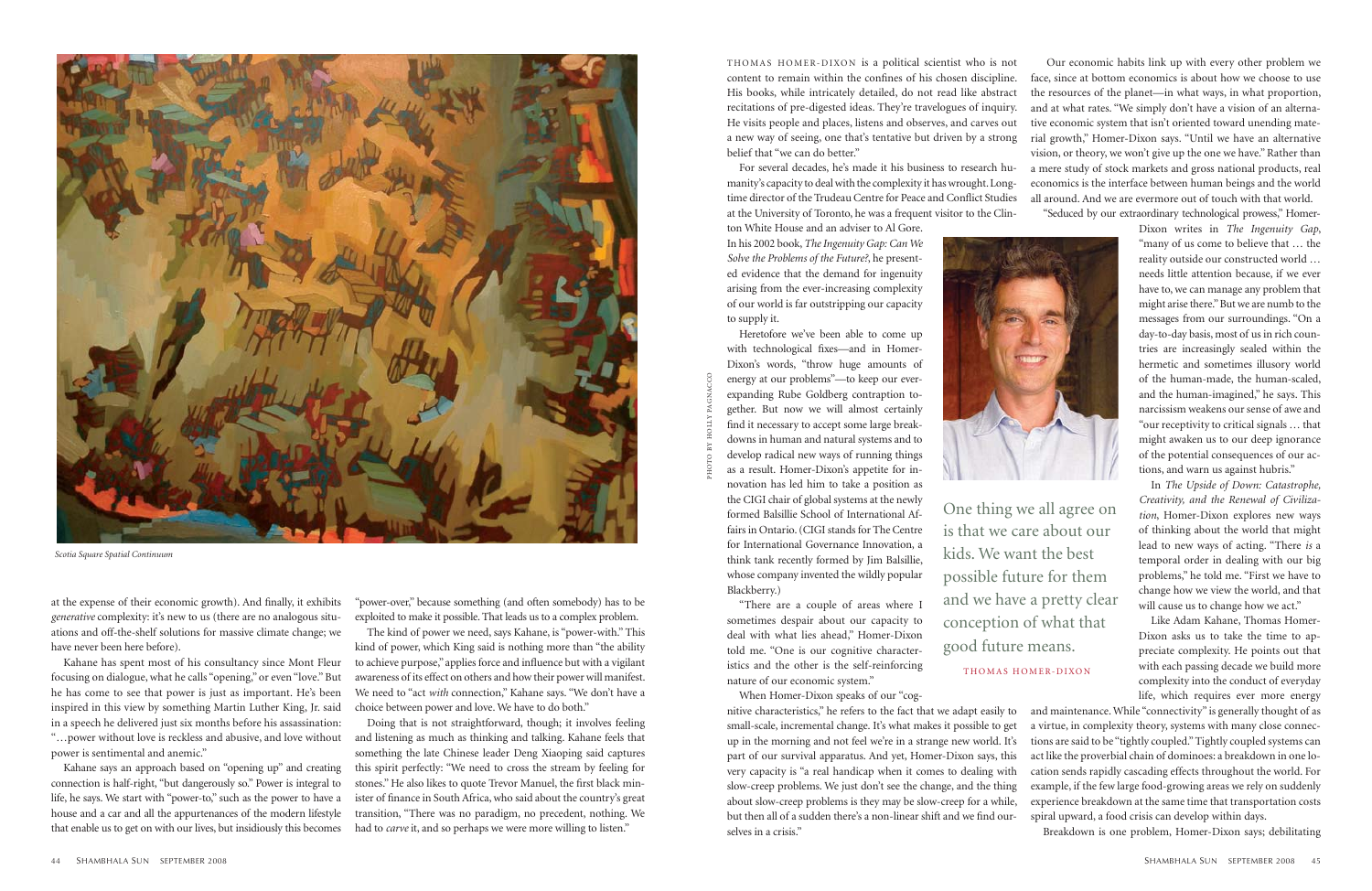collapse is another, and it's much worse. Breakdown is someone close to us getting a bad disease; collapse is when we become so distraught about it that we wreck our car and kill five people. Drawing on something called panarchy theory, he talks about learning to build more resilience into our systems through decoupling (striking a better balance between self-sufficiency and interdependence, you might say). Another form of resilience is the collaboration of diverse interests, and Homer-Dixon sees promise in open-source activities, like Wikipedia, in which we "suddenly have a worldwide-network technology, where we can basically all have a conversation together."

Above all, we must accept breakdowns as inevitable parts of cycles large and small. After a breakdown, rebirth and renewal can occur, in a process he calls *catagenesis*: the adaptive, creative, reformative period that follows the breakdown of a system. Although this proves the resilience of the larger system, we haven't done well in embracing a larger cyclical view. Since we cherish our systems and we want them to be permanent, he says, "we haven't really understood that our challenge isn't to preserve the status quo but rather to adapt to,

PAUL HAWKEN is the patron saint of the participative. Almost forty percent of his new book, *Blessed Unrest*, is devoted to an appendix listing non-profit groups that work to address the environment, indigenous rights, and social justice. Hawken is



thrive in, and shape for the better a world of constant change."

The answer, Homer-Dixon writes, is to develop a "prospective mind," a mind not fixed on the status quo, one that instead is "comfortable with constant change, radical surprise, even breakdown … and must constantly anticipate a wide variety of futures. With a prospective mind, we're better able to turn surprise and breakdown, when they happen, to our advantage." We will, in short, be better able to achieve catagenesis, which he defines as "the creative renewal of our technologies, institutions, and societies in the aftermath of a breakdown."

He can speak in a quiet, ruminative voice about our body being "a backstory of the Earth four billion years ago, the molecular chains, elemental compounds, simple bacteria, and salty fluids that wash our eyes and surround our cells, forming a compendium of life that preceded us." He's a storyteller who recalls his boyhood days on his grandparents' farm, a waste-free world from a time before "recycling" was a movement, where "the barn was full of used washers, bolts, wire, and doodads," where "paper lunch bags were brought back from school and neatly folded for use the next day," where a "toy was a bald tire swinging from a sycamore."

While Homer-Dixon is not certain about the exact nature of "prospective mind" and how precisely to cultivate it, both individually and communally, he is clear that we need to know in our bones that we ride on the razor's edge between order and chaos. To truly know that we inhabit such a world makes us more resilient. But, I point out to him, we really, really like things to be ordered and predictable.

"Well, you know what?" he responds. "Get over it."

the consummate "social entrepreneur," someone who colors outside boundary markers of change like "charity" and "protest," and applies the ingenuity of entrepreneurship to social development. He has written six books; founded a variety of companies, including Groxis, a portal and search engine interface software provider, and several natural food companies relying solely on sustainable agriculture; and is now heading the Natural Capital Institute, a research organization in Sausalito, California.

In the spirit of open-source, wisdomof-the-crowd collaboration, the institute has created a "hub for global civil society" on the web. The World Index for Social and Environmental Responsibility (www. WiserEarth.org) provides a database of over 100,000 organizations in some 250 jurisdictions. It's collaboratively written, in wiki style, but organized using a very sophisticated classification scheme to "map the social landscape." It's a well-ordered free-for-all, evincing the blessed unrest, the balancing on the cusp of chaos and order, that is the centerpiece of a new worldview. Hawken, like the others I spoke with

for this story, is nothing if not reflective.

MARGARET WHEATLEY began her professional life as a high school teacher and then administered educational programs for disadvantaged youth. The challenges she encountered there led her on an educational quest of her own, into systems thinking and organizational behavior and change. Having seen so many attempts by well-meaning people to effect change through organizations—schools, health care institutions, governmental bodies, and nongovernmental organizations—Wheatley felt there must be "a simpler way to lead organizations, one that requires less effort and produces less stress than our current practices."

A breakthrough for her came when she noticed that the view of the world emerging from the so-called "new science" did not square with how we actually run the world. New science— embodied especially in quantum physics, chaos theory, and the theory of self-organizing systems—showed her that even the idea of "running the world," as if it  $\blacktriangleright$  page 104

The enormity of what is passing away is almost unspeakable. It's not just species and ecosystems, but entire cultures, the seasons, civilization itself. PAUL HAWKEN

> Community is the unit of change. The only way we get through difficult times is together. MARGARET WHEATLEY



But Hawken also has a forthright, declamatory voice that exhorts people to change. He writes that we're moving "from a world created by privilege to a world created by community," and that global themes "are emerging in response to cascading ecological crises and human suffering." Among these themes are "radical social change, the reinvention of market-based economies, the empowerment of women, activism on all levels, and the need for localized economic control." To Hawken, this is not a list of separate efforts; it's an interconnected, self-organizing web, the response of humanity's immune system to an assault on its life force.

Hawken is very busy meeting with as many members of this web as he can, so our interview had to take place by e-mail, some of his answers written from an airplane seat. I asked him about

the paralysis that many people feel when they consider all these very tough problems, and that on top of it all they must struggle to meet the daily needs of their family. He replied that paralysis "is a sign of unexpressed grief," and he quoted the poet Czeslaw Milosz, who said "we should all feel sick in some way, experience some sense of despair, because that is normal." When we experience this, it is a sign we are sensitized to the world around us. "The sense of loss," Hawken wrote me, "makes us human and brings us more deeply in touch with our heart. The enormity of what is passing away is almost unspeakable. It's not just species and ecosystems, but entire cultures, the seasons, civilization itself." Such a prospect can "freeze us in our tracks."

One of our central sticking points, in Hawken's view, is ideology—rallying around a fixed view of things, which sounds the death knell for diversity. In *Blessed Unrest*, he quotes historian Arnold Toynbee, who "cautioned that civilization is a movement, not a condition, and the rise of uniformity consistently marks its decline." He also notes that theologian Karen Armstrong "strongly emphasizes that the early expressions of religiosity that arose during the Axial Age were not theocratic systems requiring belief, but instructional practices requiring action." Just so, Hawken says, the movement that he sees emerging "coheres into a values system but not a belief system."

"The most important step to take is to feel," Hawken told me. "Our courage and reverence and will are locked up in paralysis, released when we feel what we see and allow it in."

If we are able to get beyond centralizing so much on ourselves, we can find solutions in nature itself, Hawken says. "We are turning to nature, not merely as balm but as designer, mentor, guide, and muse. Kenny Ausubel of Bioneers puts it aptly when he says, 'The solutions in nature surpass our conception of what is possible.' Moreover, this is equally true about our human nature. What to do? Engage one's community, become more generous, cooperative, and enthusiastic. Creativity abounds, and our imaginations are limited only by what our mind believes."

photo by terrence McCarthy



*Gasoline Rainbow*